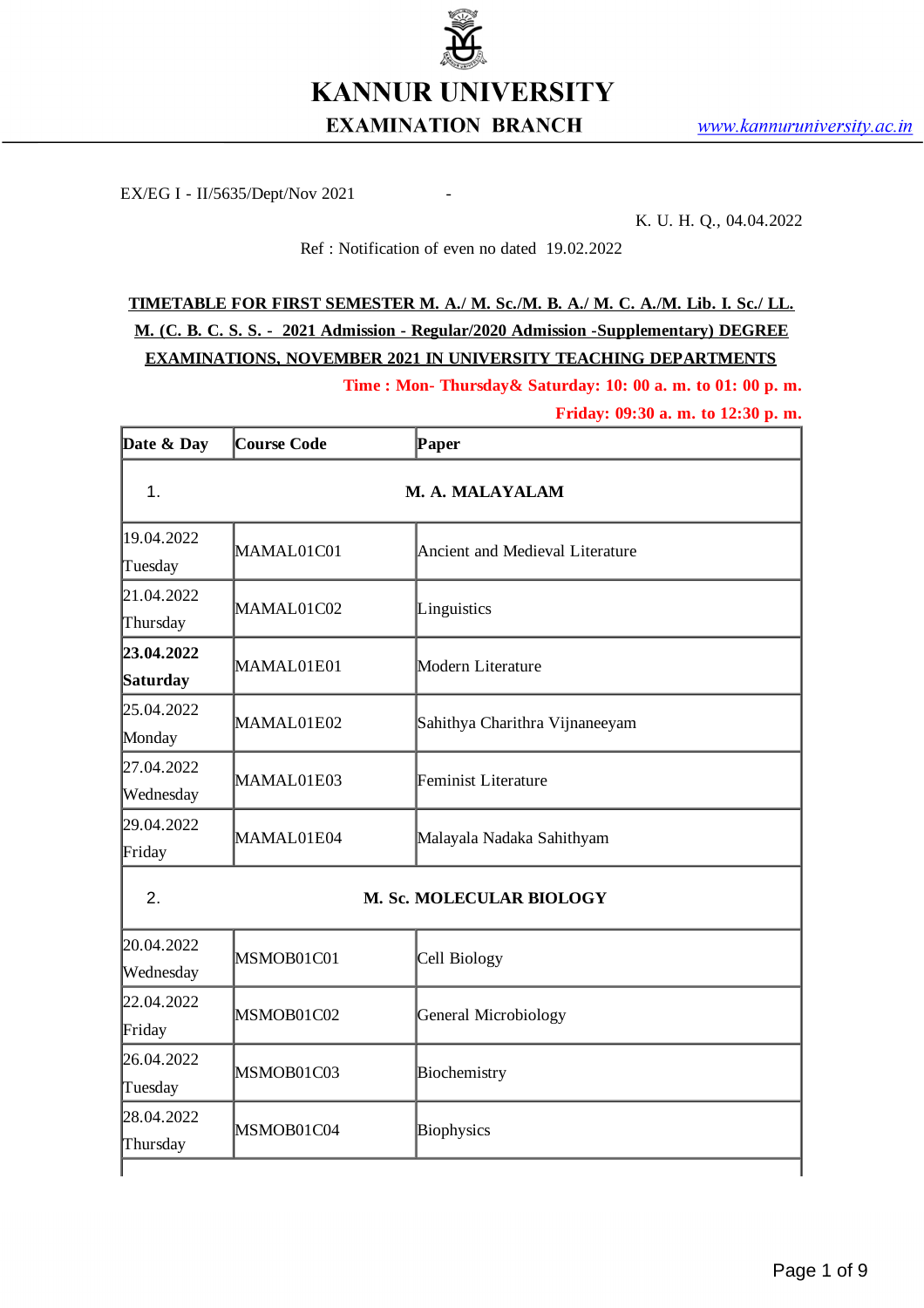| 3.                      |                                     | M. A. HINDI                                                                        |  |
|-------------------------|-------------------------------------|------------------------------------------------------------------------------------|--|
| 19.04.2022<br>Tuesday   | MAHIN01C01                          | History of Hindi Literature-Ancient and Medieval<br>Period                         |  |
| 21.04.2022<br>Thursday  | MAHIN01C02                          | <b>General Linguistics</b>                                                         |  |
| 23.04.2022<br>Saturday  | MAHIN01E01                          | Hindi Journalism and Media Studies                                                 |  |
| 25.04.2022<br>Monday    | MAHIN01E02                          | Hindi Literature in Kerala                                                         |  |
| 27.04.2022<br>Wednesday | MAHIN01E04                          | Medieval Hindi Poetry                                                              |  |
| 29.04.2022<br>Friday    | MAHIN01E05                          | Ecological Discourse in Hindi Literature                                           |  |
| 4.                      | M. A. MUSIC                         |                                                                                    |  |
| 19.04.2022<br>Tuesday   | MAMUS01C01                          | Theory of Indian Music-Paper 1 (Theory)                                            |  |
| 5.                      | M. Sc. CHEMISTRY (Material Science) |                                                                                    |  |
| 19.04.2022<br>Tuesday   | MSCHE01C01                          | Coordination Chemistry (Part I), Nuclear Chemistry and<br>Organometallic Chemistry |  |
| 21.04.2022<br>Thursday  | MSCHE01C02                          | Electro Chemistry, Electrodics and Phase Equilibria                                |  |
| 25.04.2022<br>Monday    | MSCHE01C03                          | Quantum Chemistry and Chemical Bonding                                             |  |
| 27.04.2022<br>Wednesday | MSCHE01E01                          | Conceptual Organic Chemistry                                                       |  |
| 6.                      |                                     | M. Sc. NANO SCIENCE AND NANO TECHNOLOGY                                            |  |
| 20.04.2022<br>Wednesday | MSNST01C01                          | Quantum and Statistical Mechanics                                                  |  |
| 22.04.2022<br>Friday    | MSNST01C02                          | Structure and bonding in solids                                                    |  |
| 26.04.2022<br>Tuesday   | MSNST01C03                          | Introduction to Nanotechnology                                                     |  |
| 28.04.2022<br>Thursday  | MSNST01E01                          | Environmental Impacts of Nanotechnology                                            |  |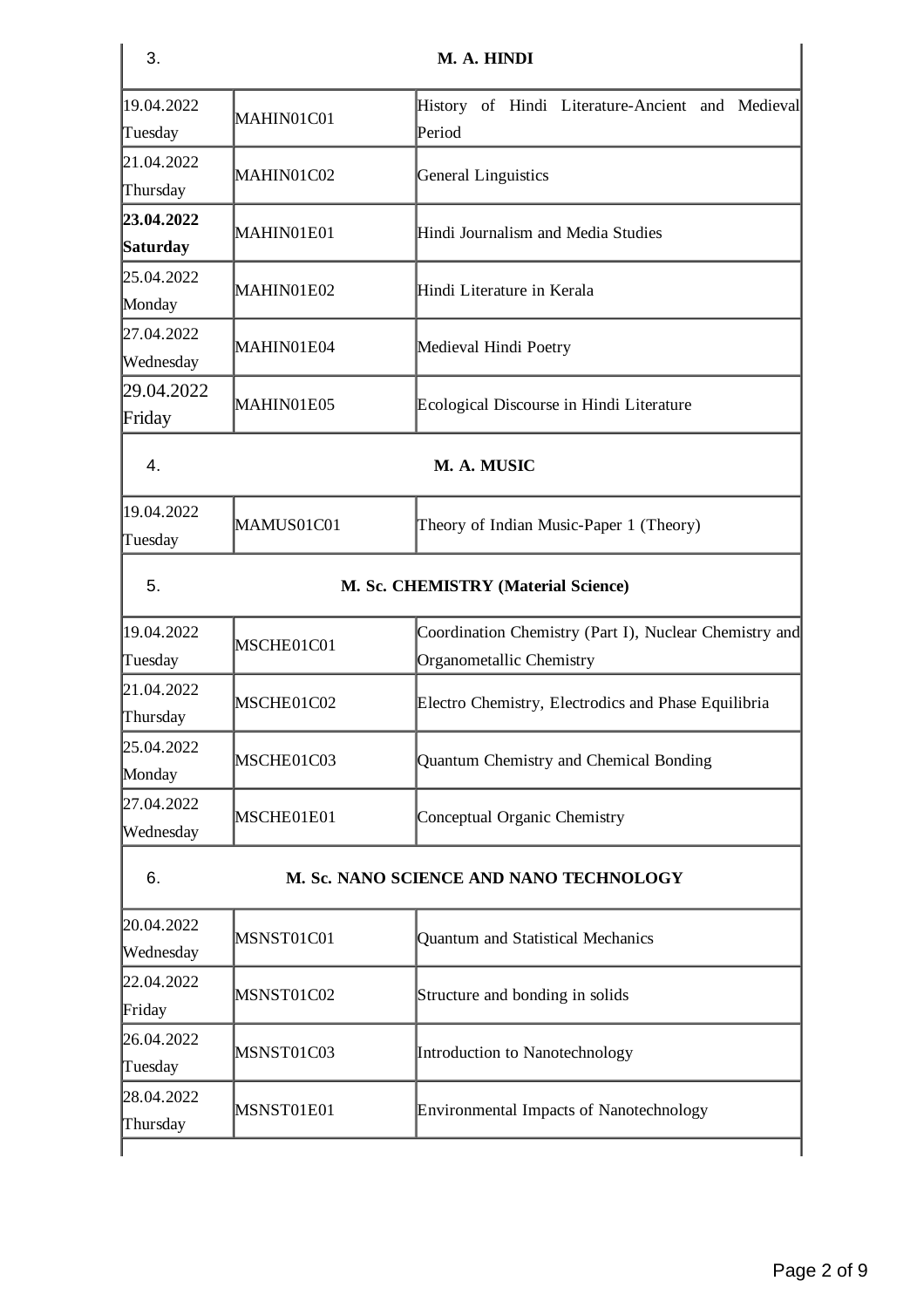| 7.                      |                                     | M. Sc. GEOGRAPHY                                     |  |
|-------------------------|-------------------------------------|------------------------------------------------------|--|
| 20.04.2022<br>Wednesday | MSGGY01C01                          | Nature and Philosophy of Geography                   |  |
| 22.04.2022<br>Friday    | MSGGY01C02                          | Advanced Geomorphology                               |  |
| 26.04.2022<br>Tuesday   | MSGGY01C03                          | Climate and Climate Change                           |  |
| 28.04.2022<br>Thursday  | MSGGY01E01                          | Hydrology and Water Resource Management              |  |
| 8.                      | M. Sc. PHYSICS (Advanced Materials) |                                                      |  |
| 19.04.2022<br>Tuesday   | MSPHY01C01                          | Mathematical Physics I                               |  |
| 21.04.2022<br>Thursday  | MSPHY01C02                          | <b>Classical Mechanics</b>                           |  |
| 25.04.2022<br>Monday    | MSPHY01C03                          | <b>Solid State Physics</b>                           |  |
| 27.04.2022<br>Wednesday | MSPHY01C04                          | Electronics                                          |  |
| 9.                      |                                     | M. Sc. APPLIED ZOOLOGY                               |  |
| 20.04.2022<br>Wednesday | MSZOO01C01                          | Philosophy of Science and History of Biology         |  |
| 22.04.2022<br>Friday    | MSZOO01C02                          | <b>Chemistry for Biologists</b>                      |  |
| 26.04.2022<br>Tuesday   | MSZOO01C03                          | Physics for Biologists and Statistics for Biologists |  |
| 28.04.2022<br>Thursday  | MSZOO01C04                          | Biosystematics, Taxonomy and Ethology                |  |
| 10.                     |                                     | M. A. TRIBAL & RURAL STUDIES                         |  |
| 19.04.2022<br>Tuesday   | MATRS01C01                          | <b>Understanding Society and Culture</b>             |  |
| 21.04.2022<br>Thursday  | MATRS01C02                          | <b>Tribal Studies</b>                                |  |
| 25.04.2022<br>Monday    | MATRS01C03                          | Rural Studies                                        |  |
| 27.04.2022<br>Wednesday | MATRS01C04                          | Introduction to Anthropology                         |  |
| 29.04.2022<br>Friday    | MATRS01C05                          | Introduction to Sociology                            |  |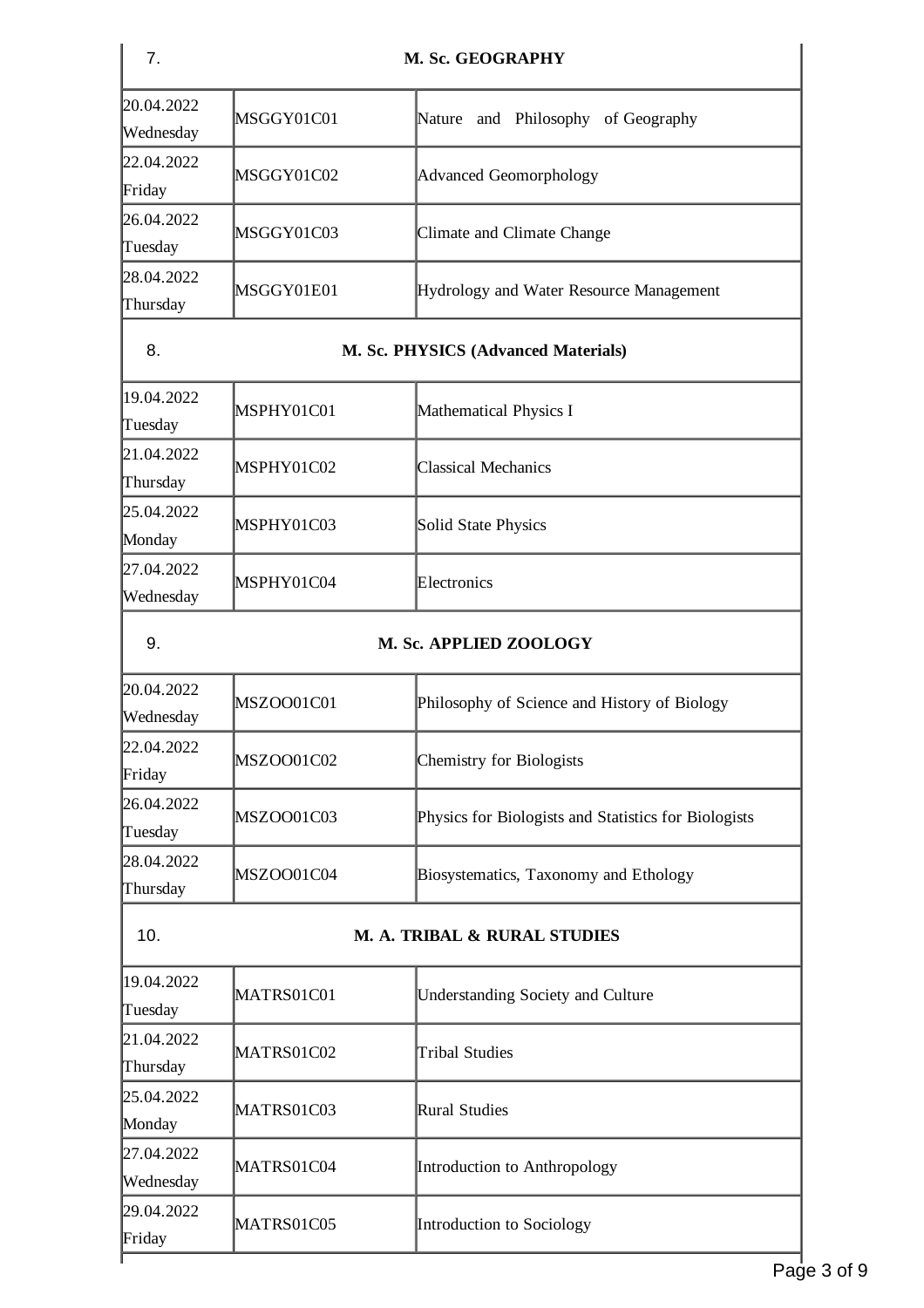| 11.                           |            | M. A. ENGLISH                                                            |
|-------------------------------|------------|--------------------------------------------------------------------------|
| 19.04.2022<br>Tuesday         | MAENG01C01 | British Poetry: Medieval to Late Victorian                               |
| 21.04.2022<br>Thursday        | MAENG01C02 | British Prose and Drama: Early Renaissance to Late<br>Victorian          |
| 23.04.2022<br><b>Saturday</b> | MAENG01E01 | Indian Writing in English                                                |
| 25.04.2022<br>Monday          | MAENG01E02 | <b>Cultural Studies</b>                                                  |
| 27.04.2022<br>Wednesday       | MAENG01E03 | American Literature                                                      |
| 29.04.2022<br>Friday          | MAENG01E04 | Comparative Literature                                                   |
| 03.05.2022<br>Tuesday         | MAENG01E05 | History of English Language                                              |
| 12.                           |            | M. A. ANTHROPOLOGY                                                       |
| 20.04.2022<br>Wednesday       | MAANT01C01 | Social-Cultural Anthropology                                             |
| 22.04.2022<br>Friday          | MAANT01C02 | Peoples and Cultures of India                                            |
| 26.04.2022<br>Tuesday         | MAANT01C03 | Research Methodology                                                     |
| 28.04.2022<br>Thursday        | MAANT01C04 | Anthropological Theories                                                 |
| 13.                           |            | <b>M. A. ECONOMICS</b>                                                   |
| 20.04.2022<br>Wednesday       | MAECO01C01 | Micro-Economic Theory                                                    |
| 22.04.2022<br>Friday          | MAECO01C02 | Macro-Economic Theory                                                    |
| 26.04.2022<br>Tuesday         | MAECO01C03 | Development Issues of Indian Economy-With special<br>reference to Kerala |
| 28.04.2022<br>Thursday        | MAECO01C04 | Quantitative Techniques for Economic Analysis                            |
| 14.                           |            | M. Sc. BIOTECHNOLOGY                                                     |
| 19.04.2022<br>Tuesday         | MSBTC01C01 | Biochemistry                                                             |
| 21.04.2022<br>Thursday        | MSBTC01C02 | General Microbiology                                                     |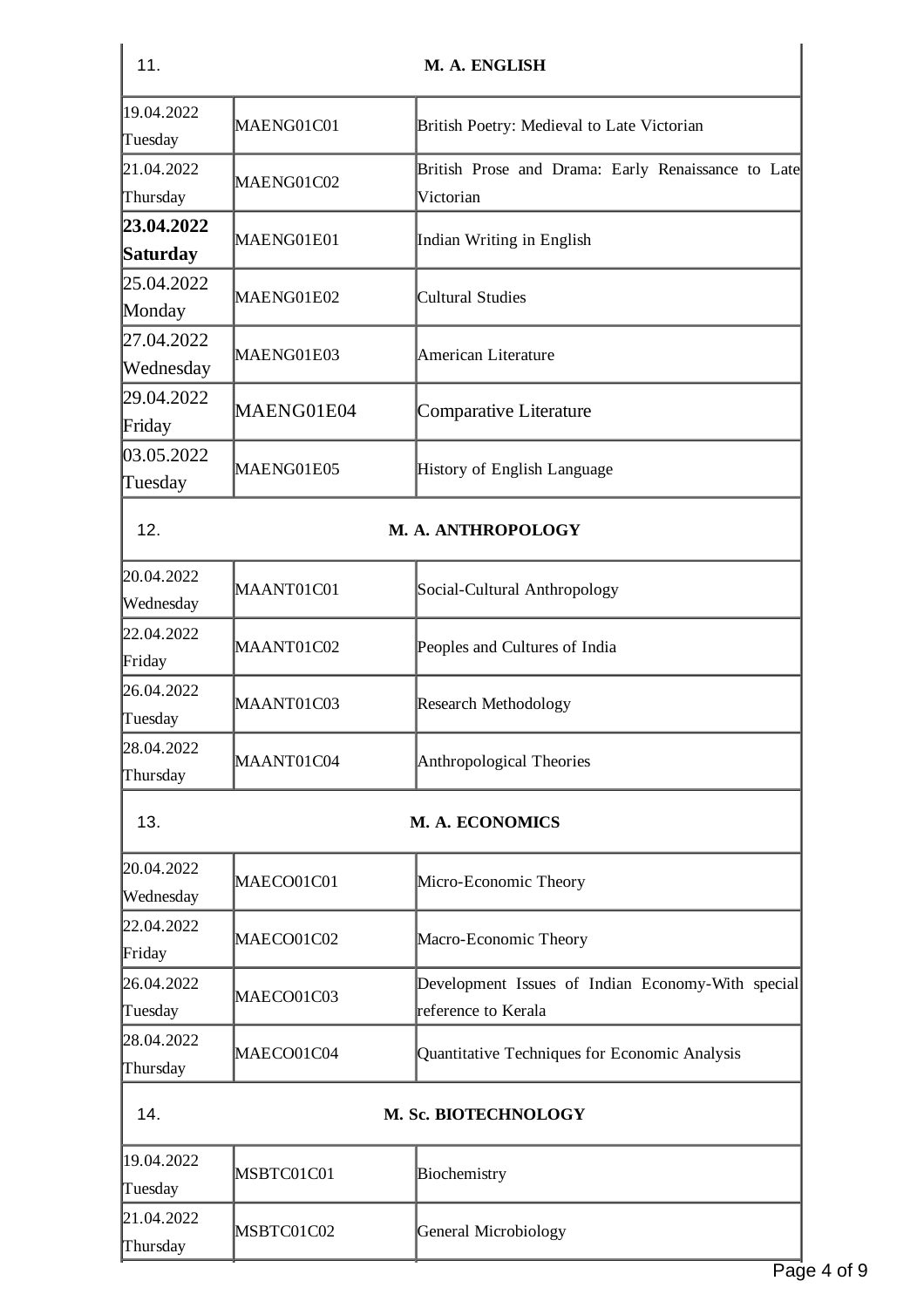| 23.04.2022              | MSBTC01C03 | Cell Biology                                                   |
|-------------------------|------------|----------------------------------------------------------------|
| Saturday                |            |                                                                |
| 25.04.2022<br>Monday    | MSBTC01C04 | Genetics                                                       |
| 27.04.2022              |            |                                                                |
| Wednesday               | MSBTC01E01 | <b>Biostatistics</b>                                           |
| 29.04.2022              |            |                                                                |
| Friday                  | MSBTC01E02 | Instrumentation                                                |
| 15.                     |            | LL. M.                                                         |
| 20.04.2022<br>Wednesday | LLCRI01C01 | Law and Social Transformation in India                         |
| 22.04.2022<br>Friday    | LLCRI01C02 | Principles of Criminal Law and Criminal Justice                |
| 26.04.2022<br>Tuesday   | LLCRI01C03 | Legal Education and Legal Research                             |
| 28.04.2022<br>Thursday  | LLCRI01C04 | International<br>Criminal<br>and Transnational<br>Law<br>Crime |
| 16.                     |            | M. Sc. COMPUTATIONAL BIOLOGY                                   |
| 19.04.2022<br>Tuesday   | MSCPB01C01 | Biochemistry                                                   |
| 21.04.2022<br>Thursday  | MSCPB01C02 | Biological Database Management Systems                         |
| 23.04.2022<br>Saturday  | MSCPB01C03 | <b>Basics of Computing</b>                                     |
| 25.04.2022<br>Monday    | MSCPB01E01 | Cell Biology and Genetics                                      |
| 27.04.2022<br>Wednesday | MSCPB01C04 | <b>Biostatistics</b>                                           |
| 29.04.2022<br>Friday    | MSCPB01E02 | Instrumentation                                                |
| 17.                     |            | M. Sc. MICROBIOLOGY                                            |
| 19.04.2022<br>Tuesday   | MSMBY01C01 | Biochemistry                                                   |
| 21.04.2022<br>Thursday  | MSMBY01C02 | <b>General Microbiology</b>                                    |
| 23.04.2022<br>Saturday  | MSMBY01C03 | Cell Biology                                                   |
| 25.04.2022<br>Monday    | MSMBY01C04 | Genetics                                                       |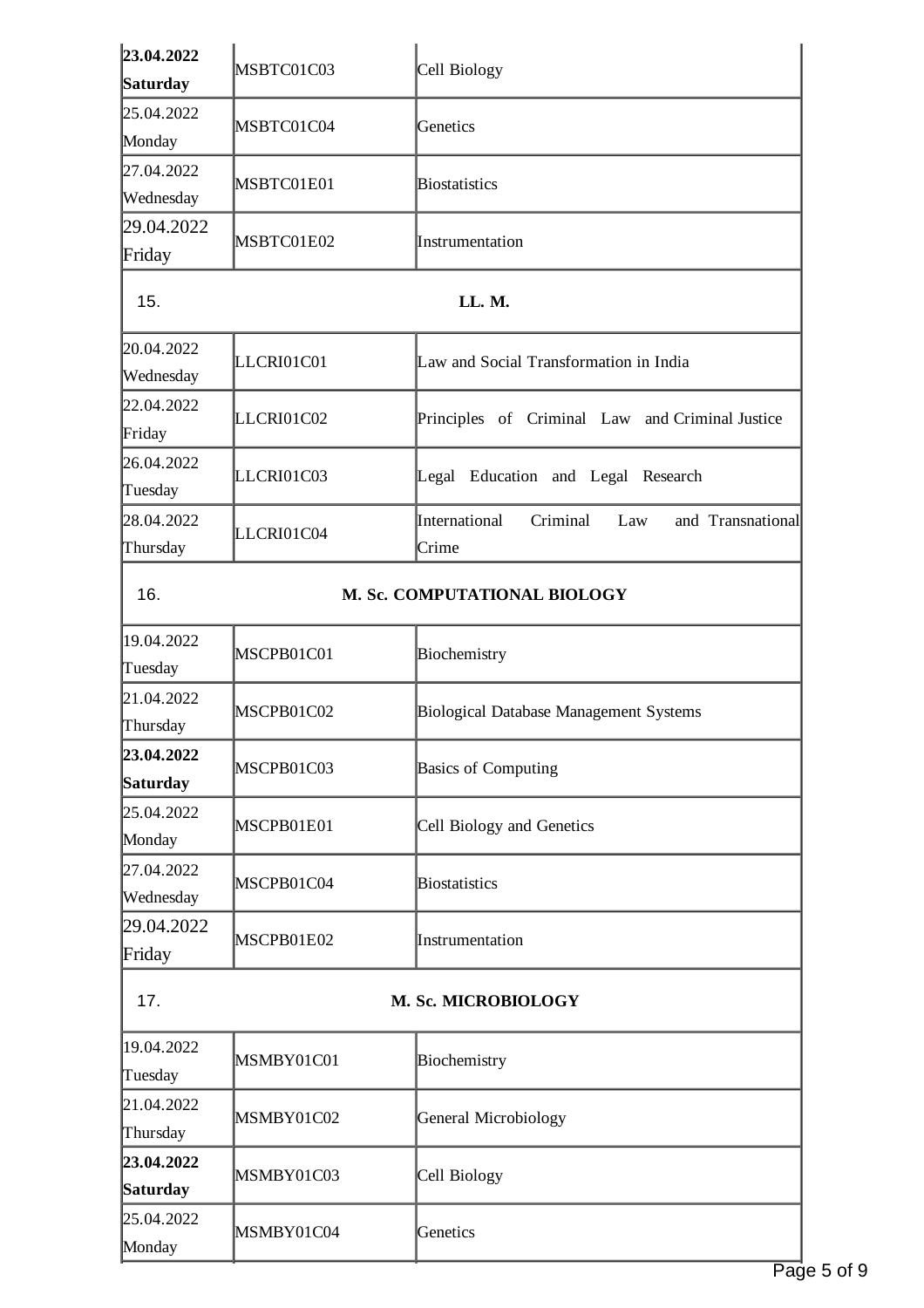| 27.04.2022<br>Wednesday                           | MSMBY01E01                                          | <b>Biostatistics</b>                           |  |  |
|---------------------------------------------------|-----------------------------------------------------|------------------------------------------------|--|--|
| 29.04.2022<br>Friday                              | MSMBY01E02                                          | Instrumentation                                |  |  |
| 18.                                               | <b>MASTER OF BUSINESS ADMINISTRATION (M. B. A.)</b> |                                                |  |  |
| 19.04.2022<br>Tuesday                             | MBMBA01C01                                          | Principles and Practices of Management         |  |  |
| 21.04.2022<br>Thursday                            | MBMBA01C02                                          | Managerial Economics                           |  |  |
| 23.04.2022<br>Saturday                            | MBMBA01C03                                          | <b>Accounting for Managers</b>                 |  |  |
| 25.04.2022<br>Monday                              | MBMBA01C04                                          | Data Analysis for Decision Making              |  |  |
| 27.04.2022<br>Wednesday                           | MBMBA01C05                                          | <b>Business Environment</b>                    |  |  |
| 29.04.2022<br>Friday                              | MBMBA01C06                                          | Managerial Communication                       |  |  |
| 03.05.2022<br>Tuesday                             | MBMBA01C07                                          | Business Ethics and Corporate Governance       |  |  |
| 19.                                               |                                                     | <b>M. A. HISTORY</b>                           |  |  |
| 20.04.2022<br>Wednesday                           | MAHIS01C01                                          | <b>Ancient Civilizations and Societies</b>     |  |  |
| 22.04.2022<br>Friday                              | MAHIS01C02                                          | Select Problems in Ancient Indian History      |  |  |
| 26.04.2022<br>Tuesday                             | MAHIS01C03                                          | Pre-Colonial Kerala: Problems and Perspectives |  |  |
| 28.04.2022<br>Thursday                            | MAHIS01E01                                          | Archaeology: Theory and Practice               |  |  |
| 20.<br>M. Sc. CLINICAL AND COUNSELLING PSYCHOLOGY |                                                     |                                                |  |  |
| 20.04.2022<br>Wednesday                           | MSPSY01C01                                          | Psychological Process                          |  |  |
| 22.04.2022<br>Friday                              | MSPSY01C02                                          | Personality and Personal Growth                |  |  |
| 26.04.2022<br>Tuesday                             | MSPSY01C03                                          | Behavioural Psychometrics                      |  |  |
| 28.04.2022<br>Thursday                            | MSPSY01C04                                          | Psychopathology                                |  |  |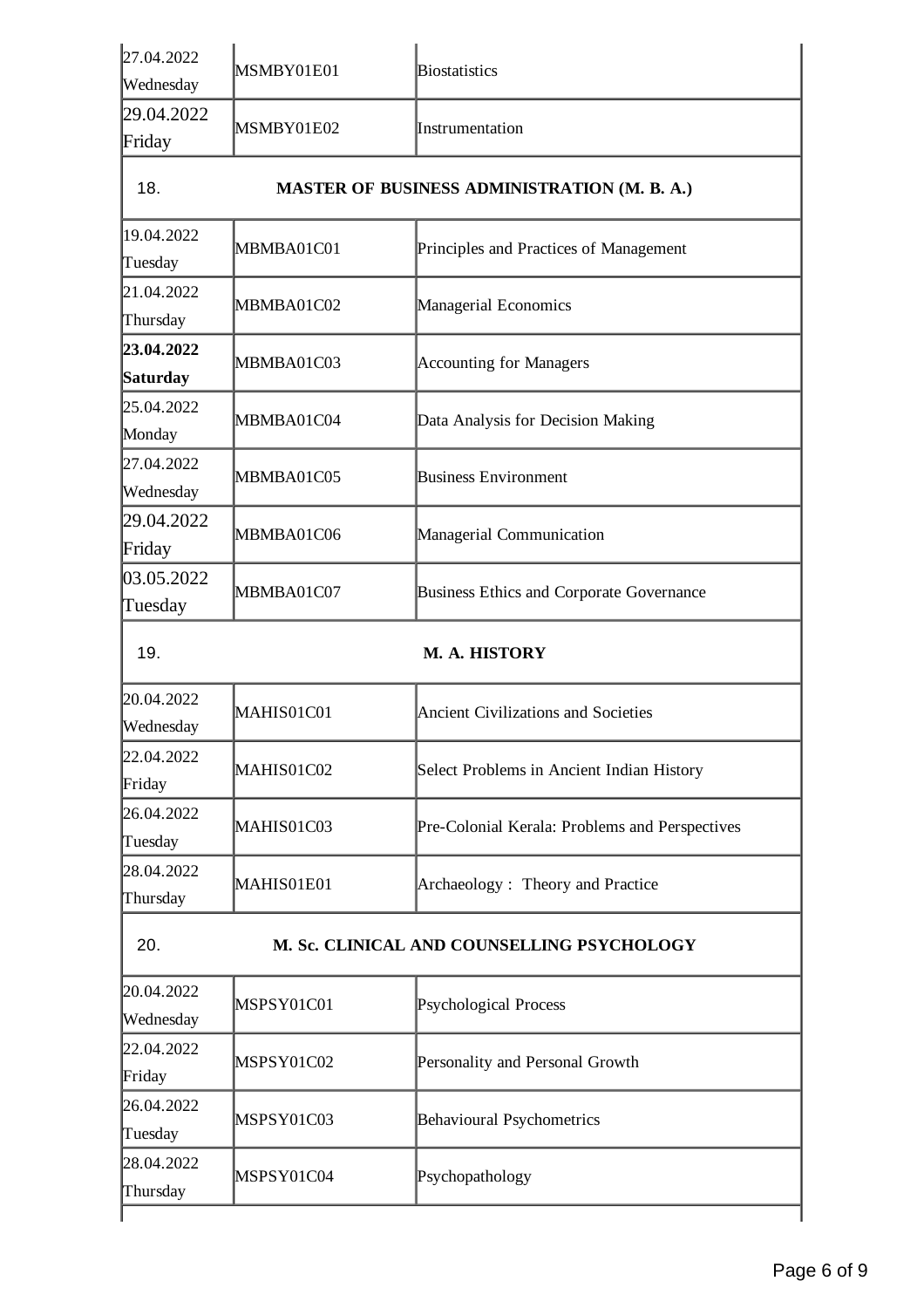| 21.                     | <b>M. Sc. COMPUTER SCIENCE</b> |                                                 |  |
|-------------------------|--------------------------------|-------------------------------------------------|--|
| 19.04.2022<br>Tuesday   | MSCCS01C01                     | Discrete Structure and Optimization             |  |
| 21.04.2022<br>Thursday  | MSCCS01C02                     | Digital Signal Processing                       |  |
| 25.04.2022<br>Monday    | MSCCS01C03                     | Principles of Programming and Numerical Methods |  |
| 27.04.2022<br>Wednesday | MSCCS01C04                     | Advanced Database Management System             |  |
| 29.04.2022<br>Friday    | MSCCS01C05                     | Digital Design and Computer Organizations       |  |
| 22.                     | M. Sc. ENVIRONMENTAL SCIENCE   |                                                 |  |
| 20.04.2022<br>Wednesday | MSEVS01C01                     | <b>Fundamentals of Ecology and Environment</b>  |  |
| 22.04.2022<br>Friday    | MSEVS01C02                     | Environmental Pollution                         |  |
| 26.04.2022<br>Tuesday   | MSEVS01C03                     | <b>Environmental Chemistry</b>                  |  |
| 28.04.2022<br>Thursday  | MSEVS01E01                     | <b>Biodiversity Conservation</b>                |  |
| 23.                     |                                | <b>M. Sc. MATHEMATICS</b>                       |  |
| 19.04.2022<br>Tuesday   | MSMAT01C01                     | Algebra I                                       |  |
| 21.04.2022<br>Thursday  | MSMAT01C02                     | Linear Algebra                                  |  |
| 25.04.2022<br>Monday    | MSMAT01C03                     | Differential Equations I                        |  |
| 27.04.2022<br>Wednesday | MSMAT01C04                     | Real Analysis                                   |  |
| 29.04.2022<br>Friday    | MSMAT01C05                     | Topology                                        |  |
| 24.                     |                                | M. Sc. STATISTICS                               |  |
| 20.04.2022<br>Wednesday | MSSTA01C01                     | Measure and Probability                         |  |
| 22.04.2022<br>Friday    | MSSTA01C02                     | Mathematical Methods for Statistics             |  |
| 26.04.2022<br>Tuesday   | MSSTA01C03                     | <b>Distribution Theory</b>                      |  |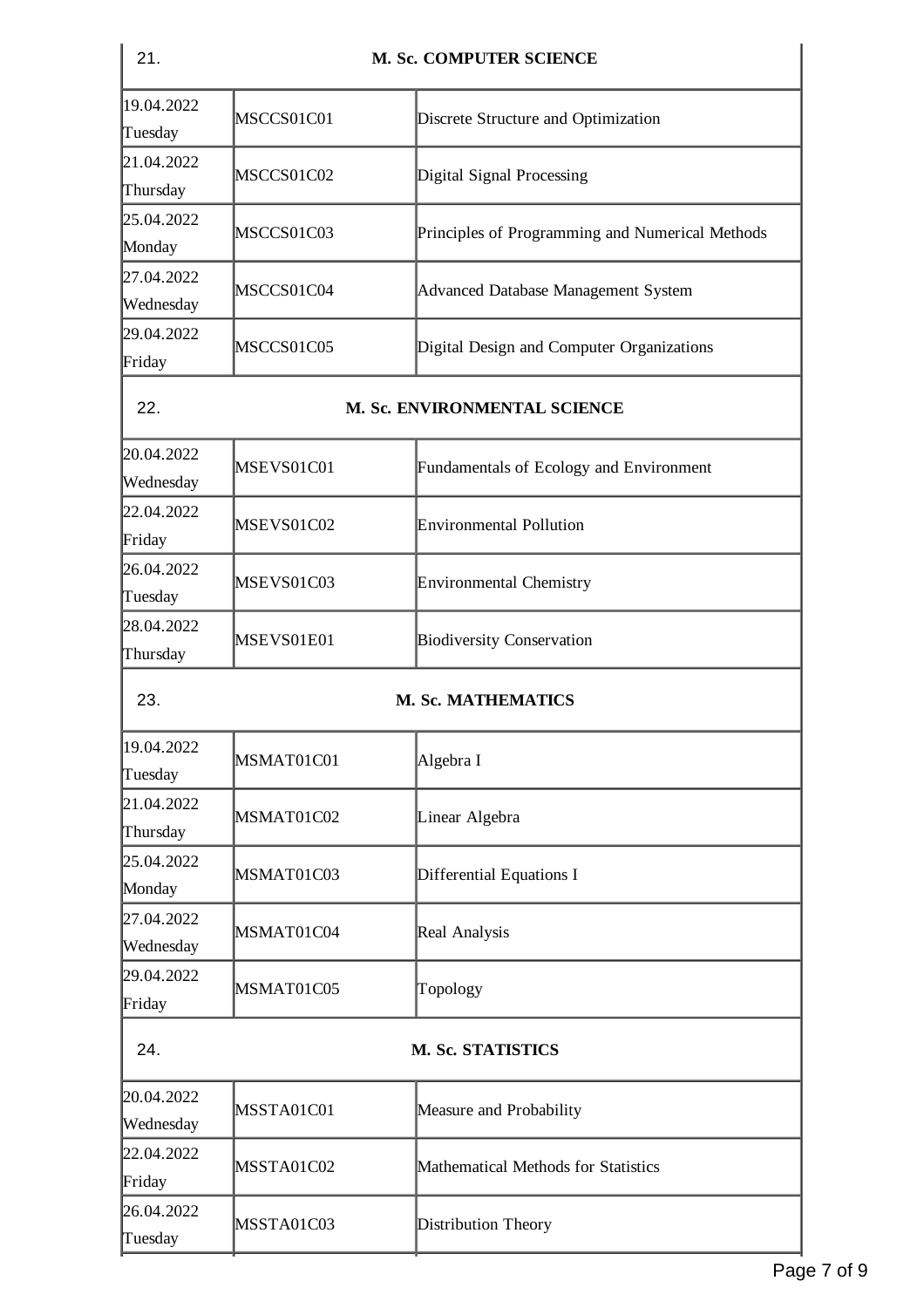| 28.04.2022<br>Thursday                         | MSSTA01C04                                  | <b>Sampling Theory</b>                               |  |
|------------------------------------------------|---------------------------------------------|------------------------------------------------------|--|
| 25.                                            |                                             | M. Sc. WOOD SCIENCE AND TECHNOLOGY (INDUSTRY LINKED) |  |
| 20.04.2022<br>Wednesday                        | MSWST01C01                                  | <b>Forestry and Dendrology</b>                       |  |
| 22.04.2022<br>Friday                           | MSWST01C02                                  | Wood Structure and Identification                    |  |
| 26.04.2022<br>Tuesday                          | MSWST01C03                                  | Plywood and Composites                               |  |
| 28.04.2022<br>Thursday                         | MSWST01E01                                  | Logging and Ergonomics                               |  |
| 26.                                            | <b>MASTER OF COMPUTER APPLICATION (MCA)</b> |                                                      |  |
| 19.04.2022<br>Tuesday                          | MCAIT01C01                                  | Digital Fundamentals and Computer Organization       |  |
| 21.04.2022<br>Thursday                         | MCAIT01C02                                  | <b>System Software and Operating Systems</b>         |  |
| 25.04.2022<br>Monday                           | MCAIT01C03                                  | Python Programming                                   |  |
| 27.04.2022<br>Wednesday                        | MCAIT01C04                                  | Computer Network and Linux Administration            |  |
| 29.04.2022<br>Friday                           | MCAIT01C05                                  | Discrete Structures and Optimization                 |  |
| 27.<br>M. A. JOURNALISM AND MASS COMMUNICATION |                                             |                                                      |  |
| 19.04.2022<br>Tuesday                          | MJJMC01C01                                  | <b>Introduction to Mass Communication</b>            |  |
| 21.04.2022<br>Thursday                         | MJJMC01C02                                  | News Reporting and Editing                           |  |
| 25.04.2022<br>Monday                           | MJJMC01C03                                  | History of Journalism                                |  |
| 27.04.2022<br>Wednesday                        | MJJMC01E01                                  | Multimedia Production                                |  |
| 29.04.2022<br>Friday                           | MJJMC01E03                                  | Political Communication                              |  |